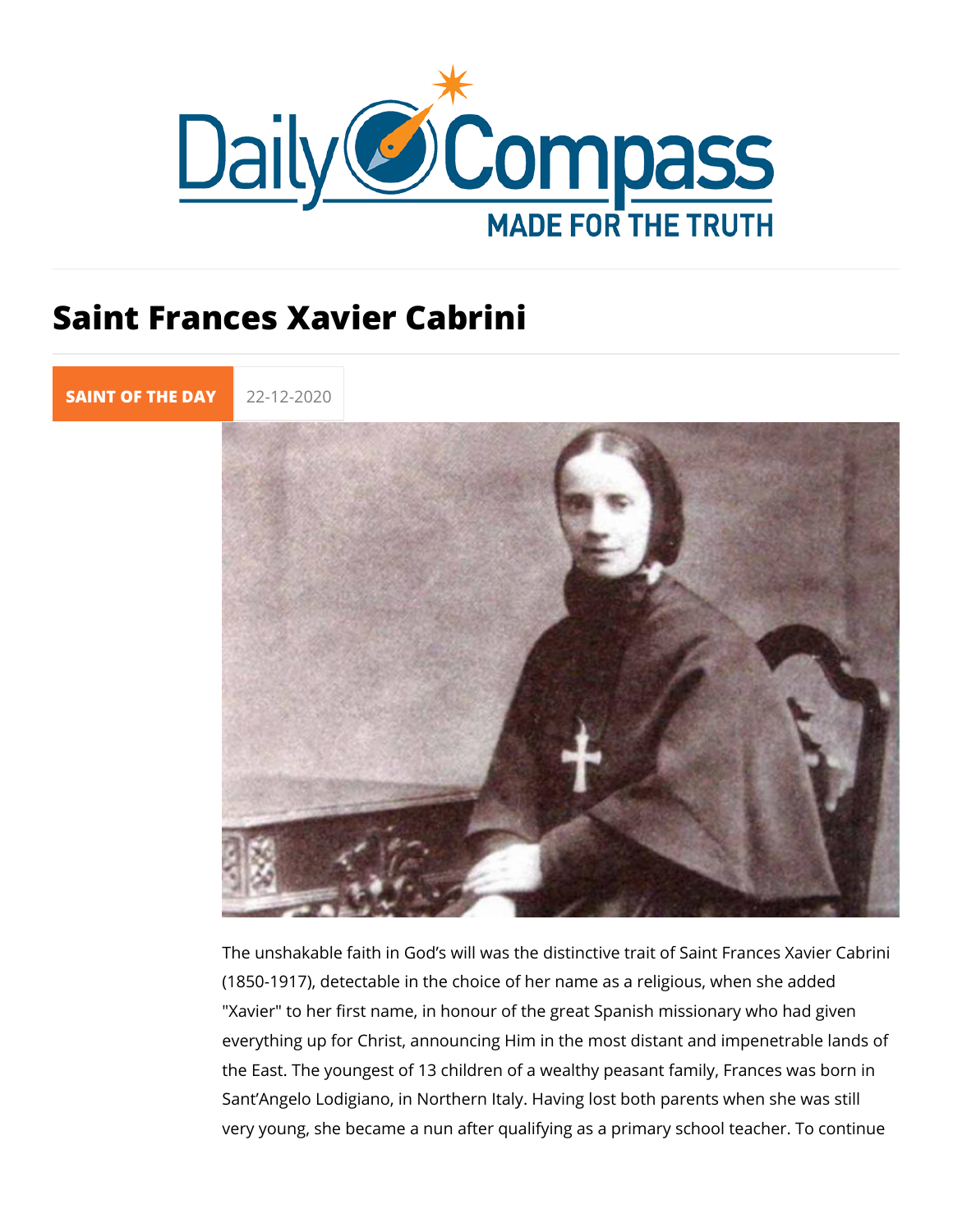the mission of her inspirational saint, Frances wanted to leave for China, but she understood that God had a different design. The Bishop of Lodi was the first to sense her organisational qualities and virtues. He suggested she should found a religious institute to assist the numerous Italians who had emigrated to America. The young woman gathered some companions and in 1880 founded the Missionaries of the Sacred Heart of Jesus, establishing houses in Lombardy and then in Rome.

**The prospect of the foreign mission materialised thanks to another Bishop, Blessed Giovanni Battista Scalabrini.** While declining his proposal to complement the male branch of the congregation he had founded, she accepted to become the headmistress of an infant school and a school in New York. In fact, Leo XIII himself had advised her to go to America. "The institute is still young", the Holy Father had said, "it needs resources: go to the United States, you will find many, and with them a great work field. Your China is the United States, there are many Italian immigrants who need assistance". So she left in 1889, making the first of about twenty transoceanic crossings, working indefatigably to meet the material and spiritual needs of her fellow countrymen abroad: "The Italians here are treated like slaves ... we should not love our country not to feel hurt", she wrote of Italian Americans, whom she helped integrate into American society without renouncing their identity, while reawakening their Catholic faith.

## **Assisted by the nuns and benefactors who were attracted by her charism**,

including some rich Italians who became involved in her charity work, Frances took care of every social group that was fragile or in need of formation: the orphans, the sick, the young and the old. Thus everyone started calling her *Mother Cabrini*. She founded schools, orphanages, women's colleges, nursing homes, infant schools, hospitals in New York and Chicago, extending her work to California, then to Argentina, and then again to the great European capitals, such as London, Madrid, Paris. To those who praised her for the success of her initiatives, she replied sincerely: "Have not all these things been done by the Lord?" It was in Him that she found the strength to overcome every difficulty, as emerges from her writings: "If anything should seem to me hard and heavy, I will double my confidence and abandonment in my Beloved, trying to take total rest in His divine Heart".

## **The devotion to the Sacred Heart of Jesus and the love for the Eucharist**

 nourished by long contemplations before the tabernacle, with which she tried to kindle her nuns' faith, were the source of her perseverance. "If I occupied myself only with external things, however good and holy, I would slacken and languish, running the risk of losing myself, without the sleep of prayer", she recommended, indicating that her